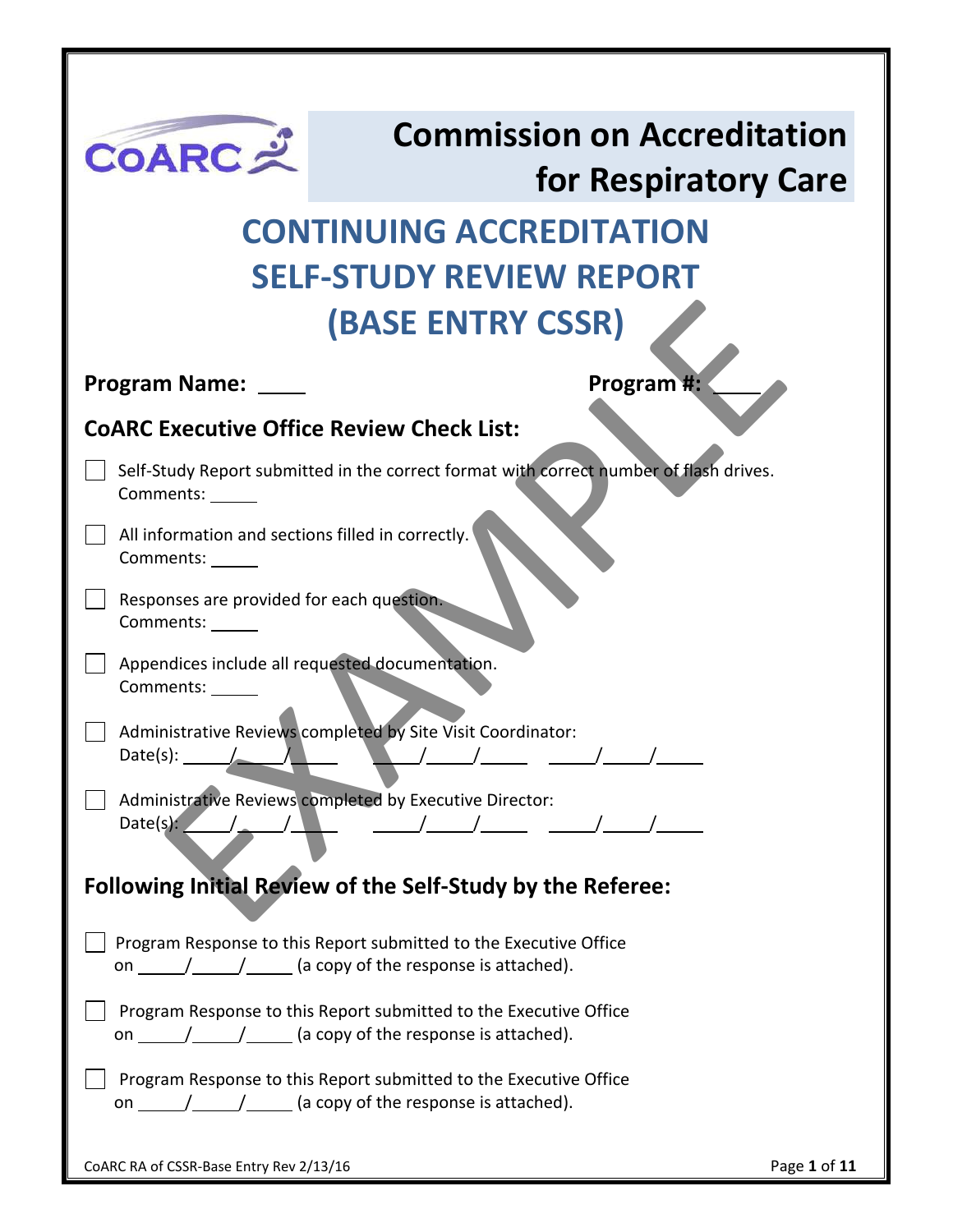

### **Base Entry CSSR Self-Study Review Report FORM A**

*Form A to be completed by CoARC Executive Office Staff:* 



#### **Instructions to the Program Referee**

The review of this program is based on the 2015 *Accreditation Standards for Entry into Respiratory Care Professional Practice ("Standards").* Please assess the report and accompanying documentation with respect to the degree to which they appear to meet the *Standards.* 

**Form B:** Make sure each Standard is checked with either "Appears Met" or "Appears Not Met." For each Standard "Appears Not Met" be sure to include an appropriate rationale. If compliance cannot be determined at this time, check the appropriate box. The Site Visit Team will follow-up.

**Form C:** Include general comments. Do not include any citations.

**Form X:** Provide specific instructions to on-site evaluators as appropriate. Include negative findings from Faculty Evaluation SSR Questionnaires and Student Evaluation SSR Questionnaires.

**Form D:** Ensure each citation includes a rationale (from Form B) and list the evidence required to achieve compliance with each Standard.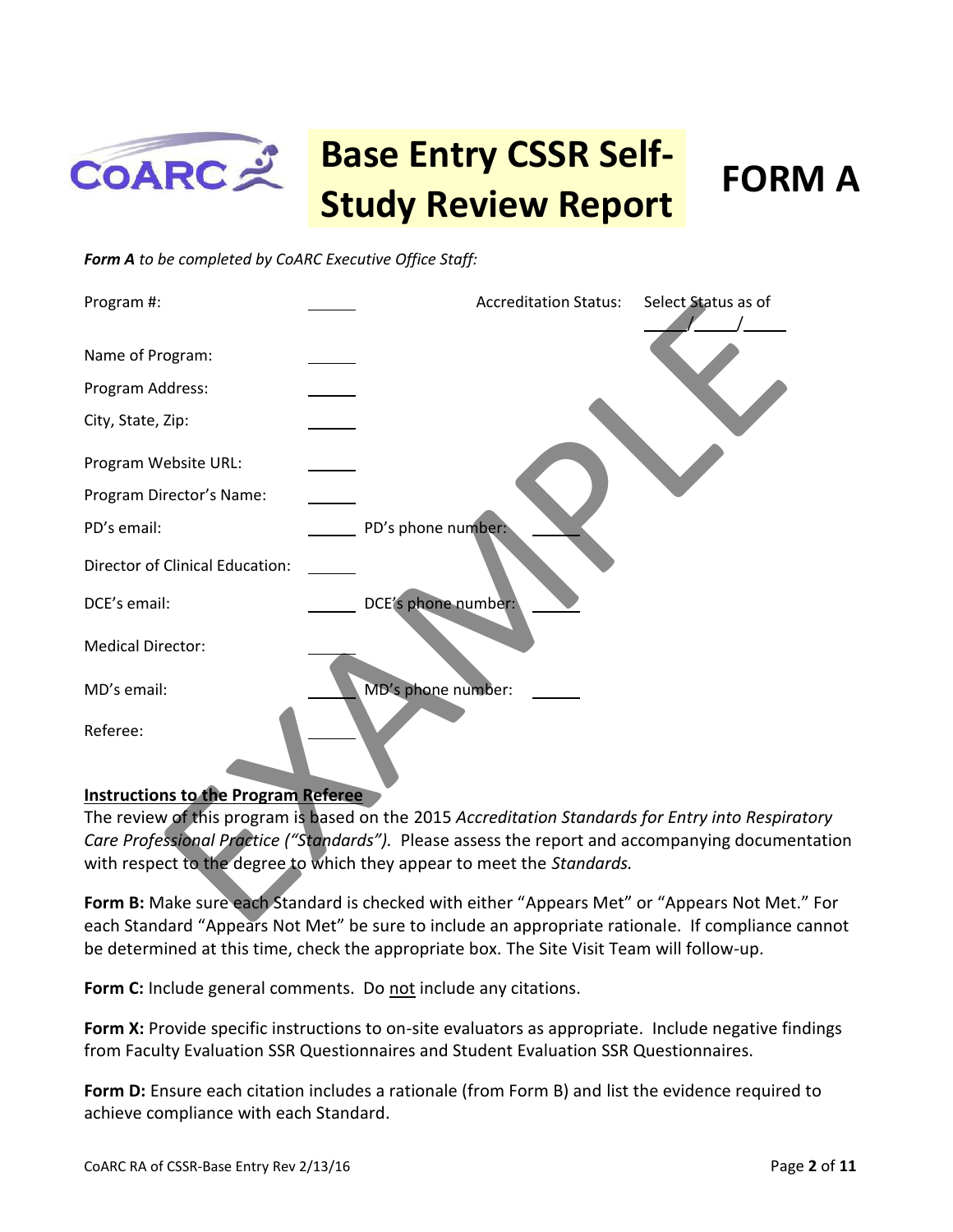

## **Base Entry CSSR Summary Checklist FORM B**

### Program Name: Program #: Program #: Program #: Program #: Program #: Program #: Program #: Program #: Program #: Program #: Program #: Program #: Program #: Program #: Program #: Program #: Program #: Program #: Program #:

| <b>Summary Checklist</b> |                                                                                                                                                                                                                                                                                                                                                                                                               |                                                 |                                                                                                                                                                                                                                |                                                       |  |
|--------------------------|---------------------------------------------------------------------------------------------------------------------------------------------------------------------------------------------------------------------------------------------------------------------------------------------------------------------------------------------------------------------------------------------------------------|-------------------------------------------------|--------------------------------------------------------------------------------------------------------------------------------------------------------------------------------------------------------------------------------|-------------------------------------------------------|--|
|                          | Program Name:<br>Program #                                                                                                                                                                                                                                                                                                                                                                                    |                                                 |                                                                                                                                                                                                                                |                                                       |  |
|                          | Instructions: Check the appropriate box indicating your judgment of the compliance with each of the Standards based on the review of the self-study. After<br>the report is submitted to the Executive Office, the program will be allowed the opportunity to respond in writing. After reviewing the program's response,<br>you may add, delete, or modify that which was contained in your original report. |                                                 |                                                                                                                                                                                                                                |                                                       |  |
| <b>Standard</b>          | <b>Standard Description</b>                                                                                                                                                                                                                                                                                                                                                                                   | <b>Standard</b><br><b>Appears</b><br><b>Met</b> | <b>Standard Appears Not Met, including Rationale</b><br>(i.e., describe the findings that support the judgment that the<br><b>Standard appears Not Met.</b><br>Be specific about which elements of a Standard appear Not Met.) | Compliance<br>cannot be<br>determined<br>at this time |  |
|                          | PROGRAM ADMINISTRATION AND<br><b>SPONSORSHIP</b>                                                                                                                                                                                                                                                                                                                                                              |                                                 |                                                                                                                                                                                                                                |                                                       |  |
|                          | <b>Institutional Accreditation</b>                                                                                                                                                                                                                                                                                                                                                                            |                                                 |                                                                                                                                                                                                                                |                                                       |  |
| 1.01                     | Sponsor is accredited and authorized to award a<br>minimum of an Associate's degree.                                                                                                                                                                                                                                                                                                                          |                                                 | Rationale:                                                                                                                                                                                                                     |                                                       |  |
|                          | <b>Consortium</b>                                                                                                                                                                                                                                                                                                                                                                                             |                                                 |                                                                                                                                                                                                                                |                                                       |  |
| 1.02                     | check if not<br>Responsibilities of consortium<br>formally documented.<br>applicable                                                                                                                                                                                                                                                                                                                          |                                                 | Rationale:                                                                                                                                                                                                                     |                                                       |  |
|                          | <b>Sponsor Responsibilities</b>                                                                                                                                                                                                                                                                                                                                                                               |                                                 |                                                                                                                                                                                                                                |                                                       |  |
| 1.03                     | Required gen ed/transfer credit/didact/lab/clinical.                                                                                                                                                                                                                                                                                                                                                          |                                                 | Rationale:                                                                                                                                                                                                                     |                                                       |  |
| 1.04                     | Curric planning/course selection/faculty growth.                                                                                                                                                                                                                                                                                                                                                              |                                                 | Rationale:                                                                                                                                                                                                                     |                                                       |  |
| 1.05                     | Provides equivalent academic<br>check if not<br>support and resources to all<br>applicable<br>program locations (satellite only).                                                                                                                                                                                                                                                                             |                                                 | Rationale:                                                                                                                                                                                                                     |                                                       |  |
| 1.06                     | Program academic policies apply to all locations.                                                                                                                                                                                                                                                                                                                                                             |                                                 | Rationale:                                                                                                                                                                                                                     |                                                       |  |
|                          | <b>Substantive Changes</b>                                                                                                                                                                                                                                                                                                                                                                                    |                                                 |                                                                                                                                                                                                                                |                                                       |  |
| 1.07                     | check if not<br>Substantive Changes reported<br>according to CoARC Policy 9.0<br>applicable                                                                                                                                                                                                                                                                                                                   |                                                 | Rationale:                                                                                                                                                                                                                     |                                                       |  |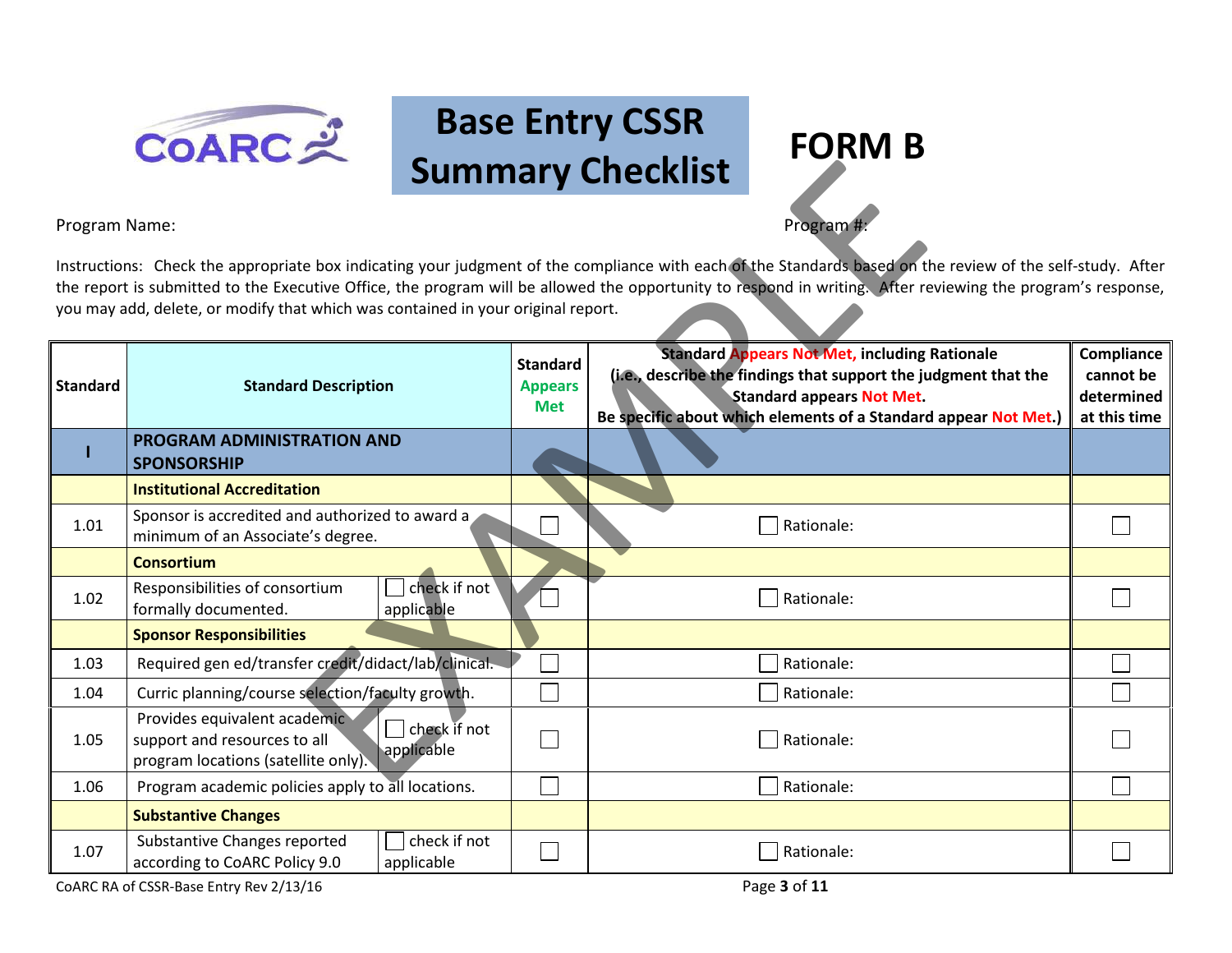| $\mathbf{II}$ | <b>INSTITUTIONAL AND PERSONNEL RESOURCES</b>                                                            |                                                                               |  |
|---------------|---------------------------------------------------------------------------------------------------------|-------------------------------------------------------------------------------|--|
|               | <b>Institutional Resources</b>                                                                          |                                                                               |  |
| 2.01          | Sponsor ensures that resources are sufficient to<br>achieve program goals regardless of location.       | Rationale:                                                                    |  |
|               | <b>Key Program Personnel</b>                                                                            |                                                                               |  |
| 2.02          | Sponsor appoints FT PD and DCE, and MD.                                                                 | Rationale:                                                                    |  |
|               | <b>Program Director</b>                                                                                 |                                                                               |  |
| 2.03          | Responsibilities.                                                                                       | Rationale:                                                                    |  |
| 2.04          | Minimum degree qualifications.                                                                          | Compliance with Standard verified by documentation previously received by EO. |  |
| 2.05          | Minimum/valid credentials and experience.                                                               | Rationale:                                                                    |  |
| 2.06          | Regular/consistent contact w/fac & students.                                                            | Rationale:                                                                    |  |
|               | <b>Director of Clinical Education</b>                                                                   |                                                                               |  |
| 2.07          | Responsibilities.                                                                                       | Rationale:                                                                    |  |
| 2.08          | Minimum degree qualifications.                                                                          | Compliance with Standard verified by documentation previously received by EO. |  |
| 2.09          | Minimum/valid credentials and experience.                                                               | Rationale:                                                                    |  |
| 2.10          | Regular/consistent contact w/clin fac, sites, students                                                  | Rationale:                                                                    |  |
|               | <b>Medical Director</b>                                                                                 |                                                                               |  |
| 2.11          | Responsibilities/valid credentials and qualifications.                                                  | Rationale:                                                                    |  |
|               | <b>Primary Sleep Specialist Instructor</b>                                                              |                                                                               |  |
| 2.12          | check if<br>Minimum/valid credentials,<br>education, and qualifications.<br>not applicable              | Rationale:                                                                    |  |
|               | <b>Instructional Faculty</b>                                                                            |                                                                               |  |
| 2.13          | Sufficient faculty; student to clin faculty ratio $\leq 6:1$ .                                          | Rationale:                                                                    |  |
| 2.14          | check if<br>Site coordinator qualifications and<br>responsibilities (satellite only).<br>not applicable | Rationale:                                                                    |  |
|               | <b>Administrative Support Staff</b>                                                                     |                                                                               |  |
| 2.15          | Sufficient administrative and clerical support.                                                         | Rationale:                                                                    |  |

COARC RA of CSSR-Base Entry Rev 2/13/16 Page 4 of 11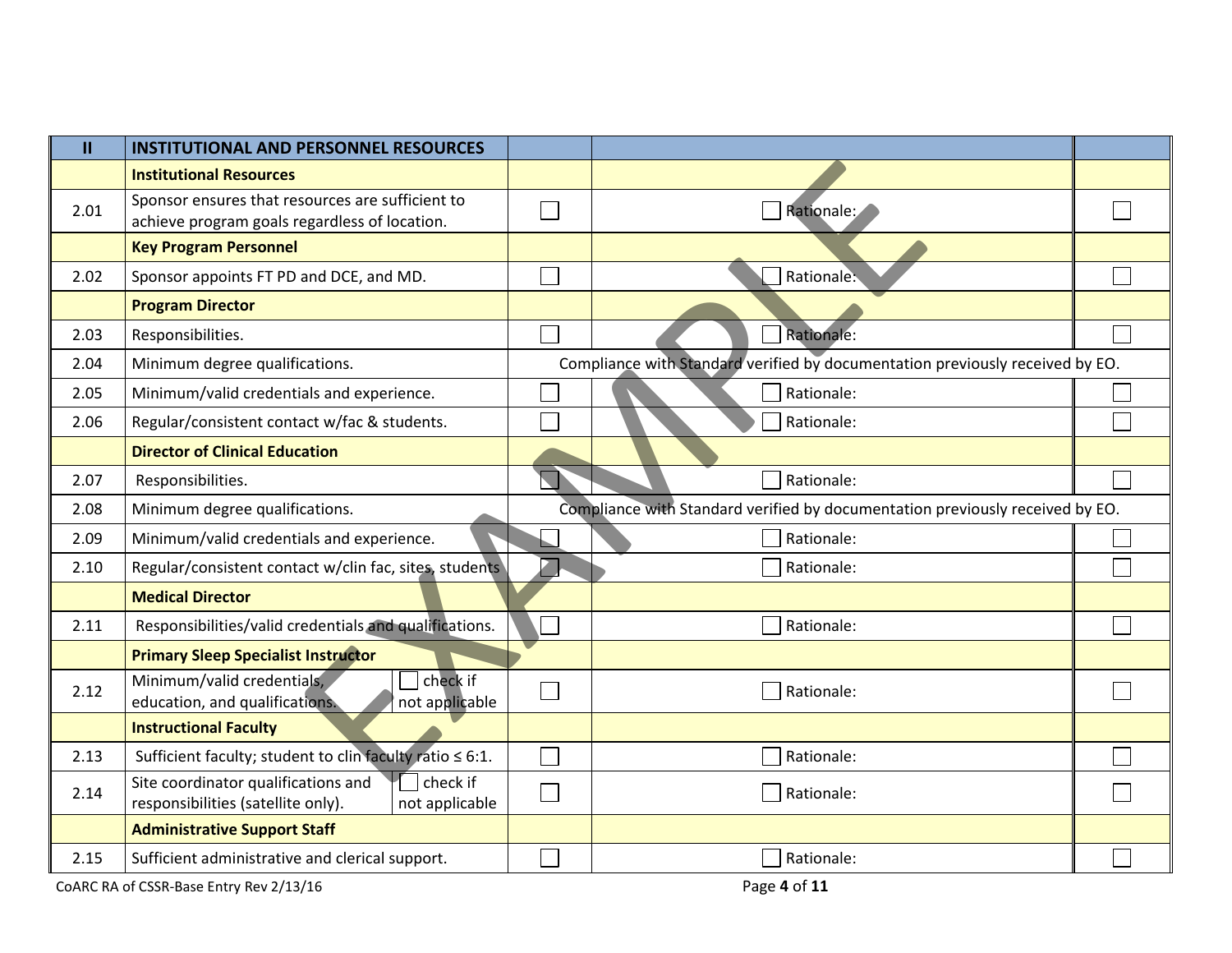|                | <b>Assessment of Program Resources</b>                                                                                                      |                                                                      |                                                                      |  |  |
|----------------|---------------------------------------------------------------------------------------------------------------------------------------------|----------------------------------------------------------------------|----------------------------------------------------------------------|--|--|
| 2.16           | Documented/assessed annually by using RAM.                                                                                                  |                                                                      | Rationale:                                                           |  |  |
|                |                                                                                                                                             |                                                                      |                                                                      |  |  |
| $\mathbf{III}$ | PROGRAM GOALS, OUTCOMES, AND<br><b>ASSESSMENT</b>                                                                                           |                                                                      |                                                                      |  |  |
|                | <b>Statement of Program Goals</b>                                                                                                           |                                                                      |                                                                      |  |  |
| 3.01           | Statements define minimum expectations.                                                                                                     |                                                                      | Rationale:                                                           |  |  |
| 3.02           | Review/analysis of goals and outcomes.                                                                                                      |                                                                      | Rationale:                                                           |  |  |
| 3.03           | Optional goals compatible w/<br>check if not<br>nationally accepted standards.<br>applicable                                                |                                                                      | Rationale:                                                           |  |  |
| 3.04           | Advisory committee composition & responsibilities.                                                                                          |                                                                      | Rationale:                                                           |  |  |
|                | <b>Assessment of Program Goals</b>                                                                                                          |                                                                      |                                                                      |  |  |
| 3.05           | Systematic assessment process formulated.                                                                                                   |                                                                      | Reviewed at the time of the annual report submission for compliance. |  |  |
|                | <b>Student Evaluation</b>                                                                                                                   |                                                                      |                                                                      |  |  |
| 3.06           | Conducted uniformly and equitably;<br>Documented w/ sufficient frequency/remediation;<br>Academic integrity process for distance education. |                                                                      | Rationale:                                                           |  |  |
| 3.07           | Inter-rater reliability for clinical evaluations.                                                                                           |                                                                      | Rationale:                                                           |  |  |
|                | <b>Assessment of Program Outcomes</b>                                                                                                       |                                                                      |                                                                      |  |  |
| 3.08           | Assessed annually using CoARC surveys.                                                                                                      |                                                                      | Rationale:                                                           |  |  |
|                | <b>Reporting of Program Resources</b>                                                                                                       |                                                                      |                                                                      |  |  |
| 3.09           | Outcomes meet CoARC assessment thresholds.                                                                                                  | Reviewed at the time of the annual report submission for compliance. |                                                                      |  |  |
| 3.10           | CoARC Annual RCS reporting tool submitted.                                                                                                  | Reviewed at the time of the annual report submission for compliance. |                                                                      |  |  |
| 3.11           | Action plan developed for sub-threshold outcomes.                                                                                           | Reviewed at the time of the annual report submission for compliance. |                                                                      |  |  |
|                | <b>Clinical Site Evaluation</b>                                                                                                             |                                                                      |                                                                      |  |  |
| 3.12           | Processes consistent, effective, and ongoing;<br>Student supervision at each site is sufficient.                                            |                                                                      | Rationale:                                                           |  |  |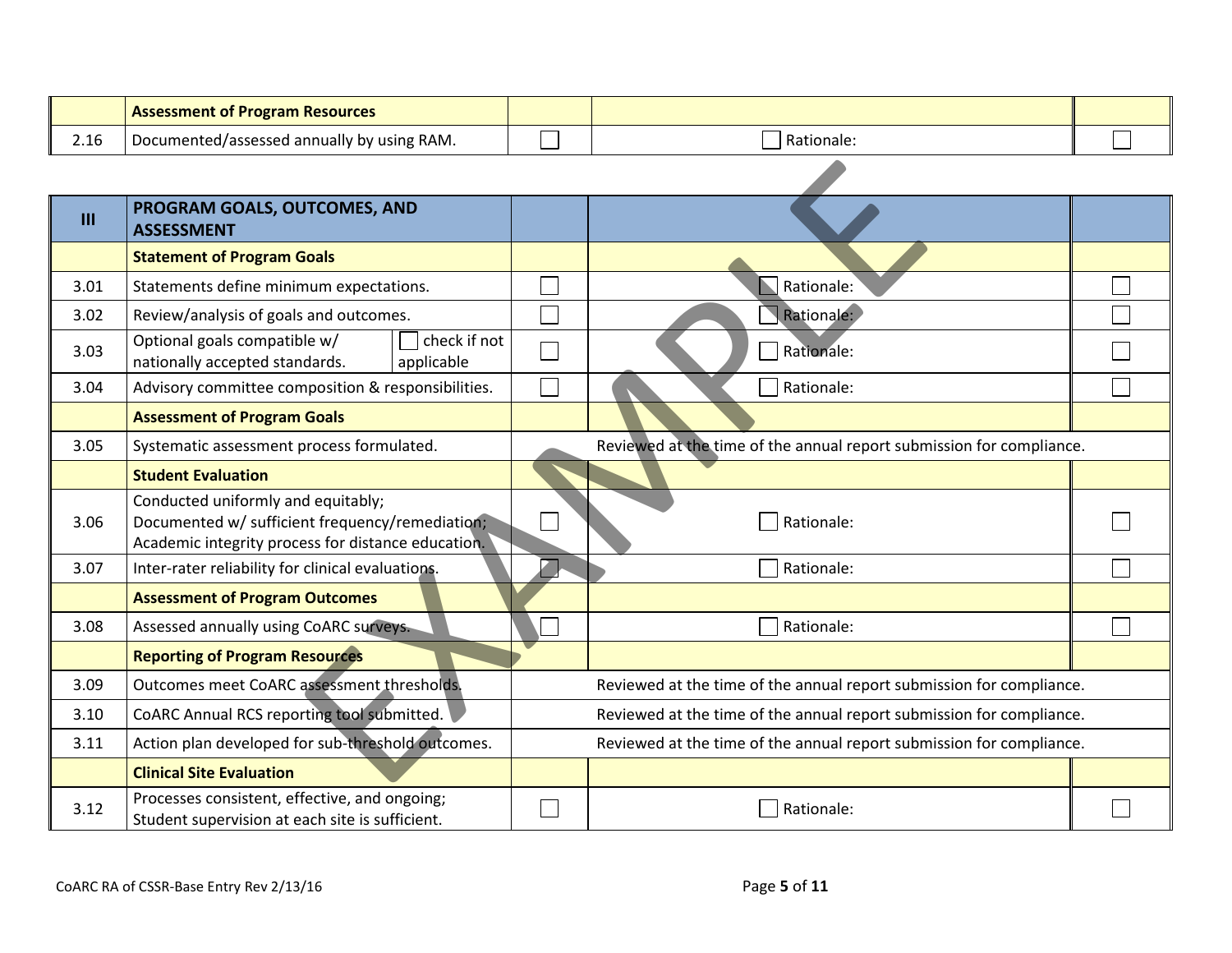| IV   | <b>CURRICULUM</b>                                                                                                                                      |              |            |  |
|------|--------------------------------------------------------------------------------------------------------------------------------------------------------|--------------|------------|--|
|      | <b>Minimum Course Content</b>                                                                                                                          |              |            |  |
| 4.01 | Appropriate course sequencing of content areas.                                                                                                        |              | Rationale: |  |
| 4.02 | Exposure to variety of practice settings;<br>Content areas specific to baccalaureate and master's<br>programs included.                                | $\mathbf{I}$ | Rationale: |  |
| 4.03 | RC course content sufficiently covered; Consistent<br>with expected competencies; Reviewed/revised to<br>ensure consistency with defined competencies. |              | Rationale: |  |
|      | <b>Core Competencies</b>                                                                                                                               |              |            |  |
| 4.04 | RC diagnostic and therapeutic procedures.                                                                                                              |              | Rationale: |  |
| 4.05 | Inter-professional teamwork and communication<br>skills in a variety of patient care settings.                                                         |              | Rationale: |  |
| 4.06 | Application of problem solving strategies.                                                                                                             |              | Rationale: |  |
| 4.07 | Ethical decision-making and prof responsibility.                                                                                                       |              | Rationale: |  |
|      | <b>Length of Study</b>                                                                                                                                 |              |            |  |
| 4.08 | Sufficient to acquire knowledge/competencies.                                                                                                          |              | Rationale: |  |
|      | <b>Equivalency</b>                                                                                                                                     |              |            |  |
| 4.09 | Course content, learning experiences, and access to<br>learning materials regardless of location.                                                      | ┓            | Rationale: |  |
|      | <b>Clinical Practice</b>                                                                                                                               |              |            |  |
| 4.10 | Clinical affiliation agreements/MOUs for each site.                                                                                                    |              | Rationale: |  |
| 4.11 | Sufficient quality/duration to meet program goals;<br>Students not responsible for site selection/<br>determining competencies/acquiring preceptors.   |              | Rationale: |  |
|      |                                                                                                                                                        |              |            |  |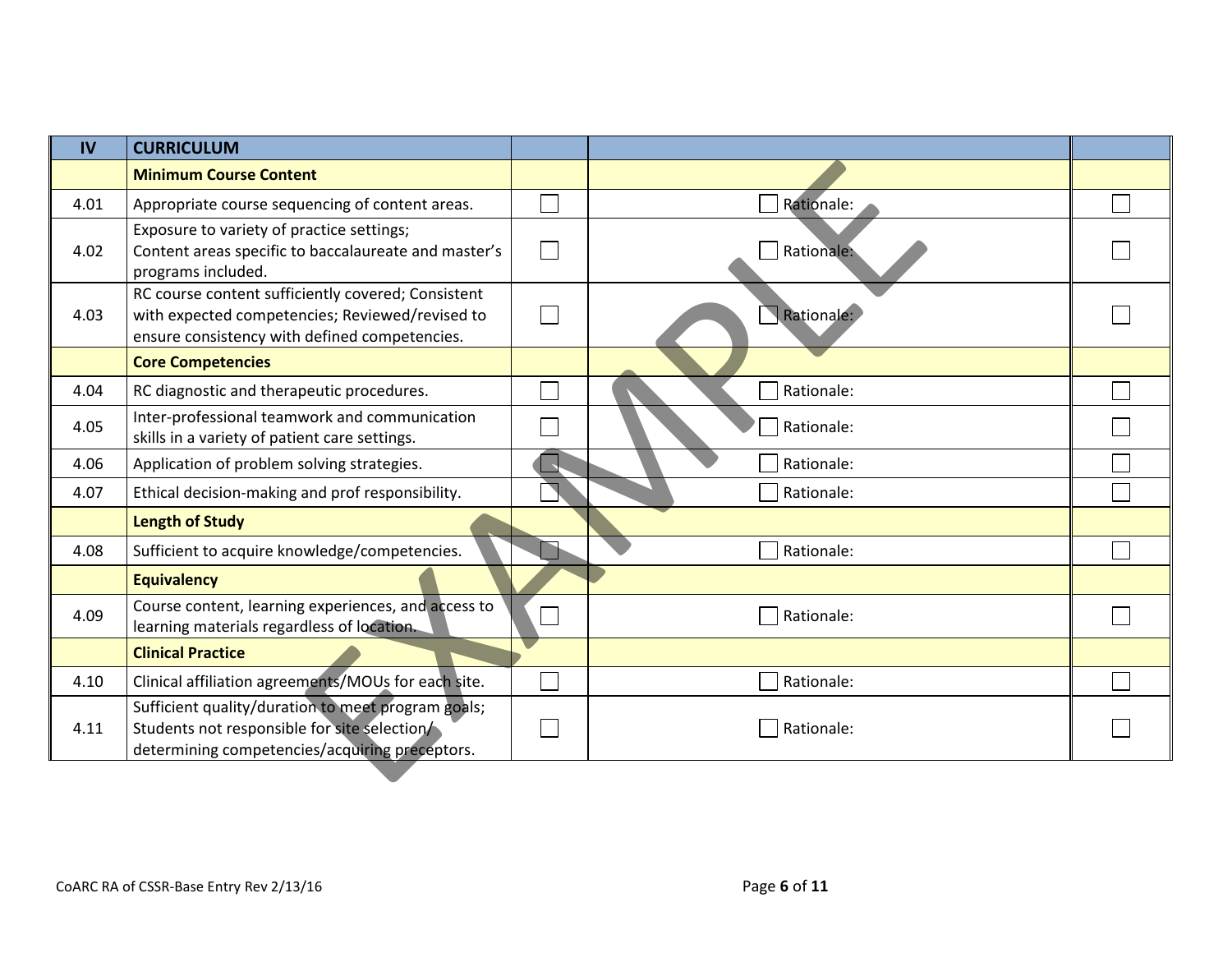| $\overline{\mathsf{V}}$ | <b>FAIR PRACTICES AND RECORDKEEPING</b>                                                                                 |            |  |
|-------------------------|-------------------------------------------------------------------------------------------------------------------------|------------|--|
|                         | <b>Disclosure</b>                                                                                                       |            |  |
| 5.01                    | Published info accurately reflects program offered.                                                                     | Rationale: |  |
| 5.02                    | Required info made known to applicants & students.                                                                      | Rationale: |  |
|                         | <b>Public Information on Program Outcomes</b>                                                                           |            |  |
| 5.03                    | CoARC URL on program website/known to public.                                                                           | Rationale: |  |
|                         | <b>Non-discriminatory Practice</b>                                                                                      |            |  |
| 5.04                    | Program activities are non-discriminatory and lawful.                                                                   | Rationale: |  |
| 5.05                    | Appeal procedures ensure fairness/due process.                                                                          | Rationale: |  |
| 5.06                    | Faculty grievance procedure made known to faculty.                                                                      | Rationale: |  |
| 5.07                    | check if not<br>Advanced placement policies<br>documented.<br>applicable                                                | Rationale: |  |
|                         | <b>Safeguards</b>                                                                                                       |            |  |
| 5.08                    | Health and safety of patients, students, and faculty<br>adequately safeguarded.                                         | Rationale: |  |
| 5.09                    | Appropriate supervision;<br>Students are not substituted for staff;<br>No remuneration in exchange for clin coursework. | Rationale: |  |
| 5.10                    | No clinical coursework while in an employee status.                                                                     | Rationale: |  |
|                         | <b>Academic Guidance</b>                                                                                                |            |  |
| 5.11                    | Timely access to faculty for assistance/counseling.                                                                     | Rationale: |  |
|                         | <b>Student and Program Records</b>                                                                                      |            |  |
| 5.12                    | Student evaluation records maintained securely,<br>confidentially, and in sufficient detail/5 years min.                | Rationale: |  |
| 5.13                    | Program records maintained in sufficient detail/5<br>years min.                                                         | Rationale: |  |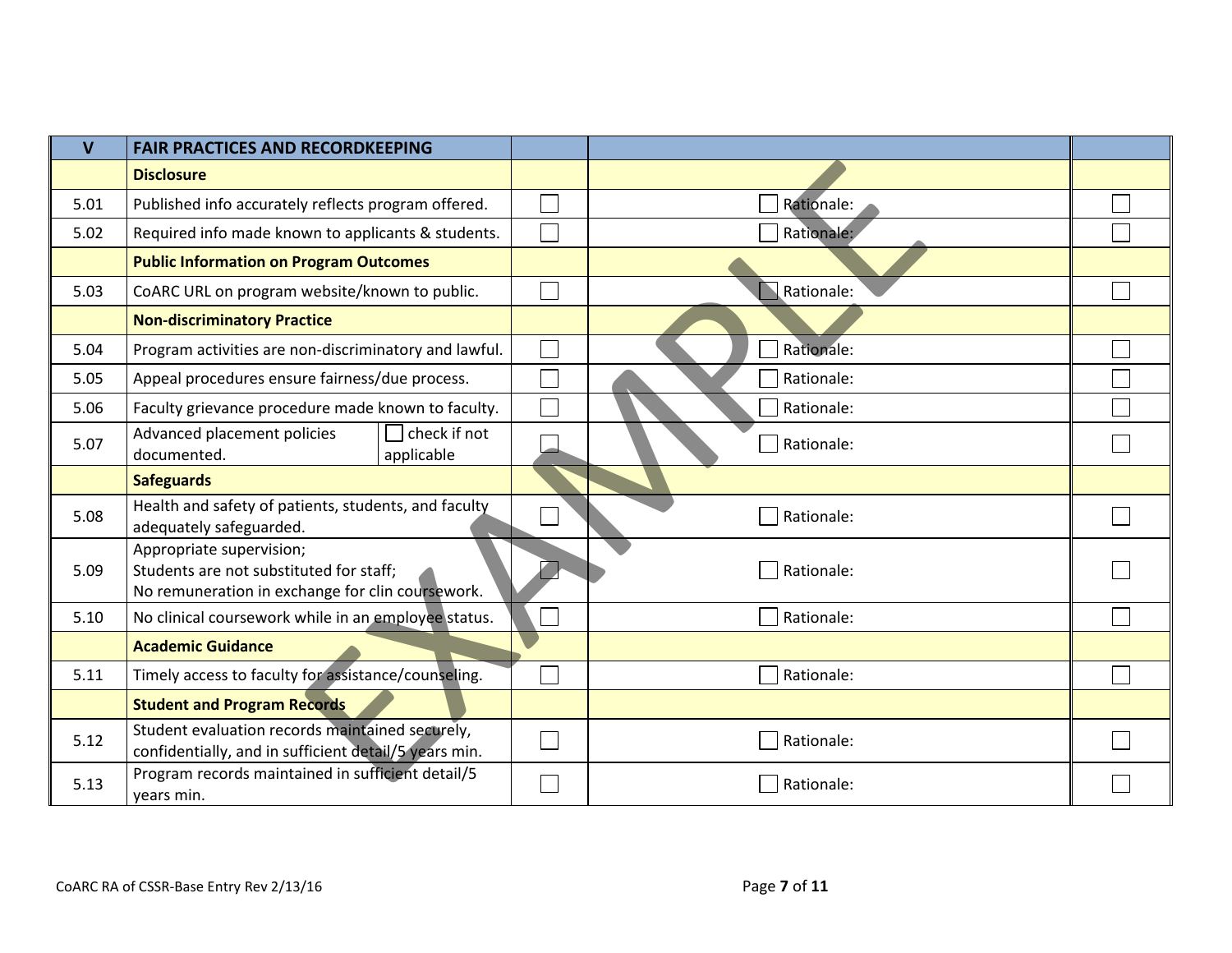

# **Additional Comments FORM C**

Program Name: Program #:

| Write Additional Comments, if any.                                   |
|----------------------------------------------------------------------|
| (Note: Programs are not required to respond to Additional Comments). |
|                                                                      |
|                                                                      |
|                                                                      |
|                                                                      |
|                                                                      |
|                                                                      |
|                                                                      |
|                                                                      |
| *Duplicate as Necessary<br>$\left\langle \right\rangle$              |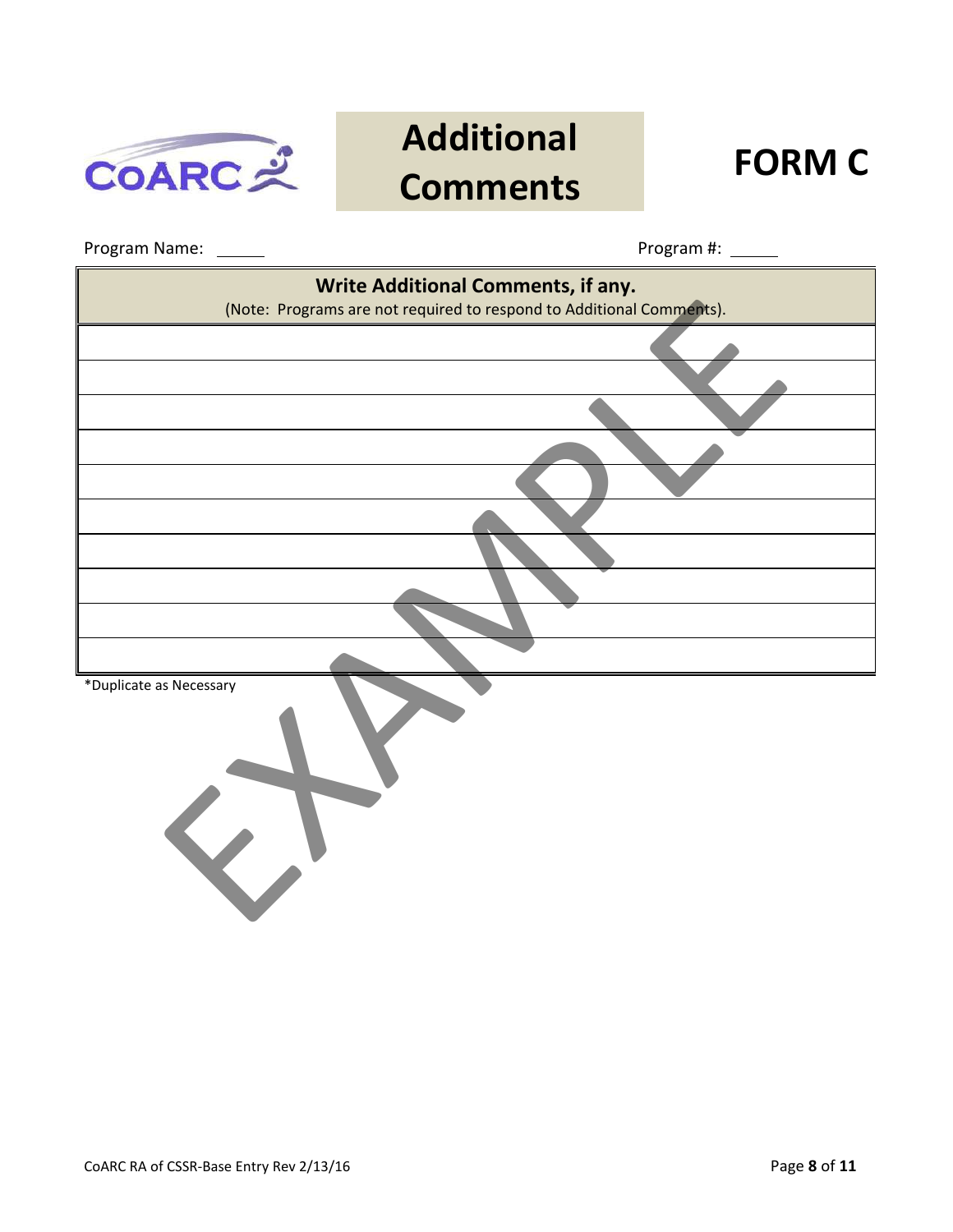

## **Confidential to Site Visit Team FORM X**



**Referee:** Please complete this form following review of the program's response to your initial report. Were there negative findings from the respondents (Faculty Evaluation SSR Questionnaires and Student Evaluation SSR Questionnaires) that the site visit team should address? **No Yes |** 

#### **\*If Yes, list below with Standard reference.**

#### Program Name: The Contract of the Program #:

| <b>Site visitors:</b> Please respond to each of the special instructions from the Referee and return this page to the<br>CoARC Executive Office with your site visit report. Also, please do not leave a copy of the site visit report with<br>the program. The Referee will finalize the findings of the site visit report after it is returned to CoARC and<br>arrange for a copy to be sent to the program.<br>Program #:<br>Program Name: |                                                                                                                                                |  |  |  |  |
|-----------------------------------------------------------------------------------------------------------------------------------------------------------------------------------------------------------------------------------------------------------------------------------------------------------------------------------------------------------------------------------------------------------------------------------------------|------------------------------------------------------------------------------------------------------------------------------------------------|--|--|--|--|
| <b>Standards</b><br>(Reference)                                                                                                                                                                                                                                                                                                                                                                                                               | Site Visitors should pay particular attention to the following:<br>(Note: Do NOT present this information to the program. For CoARC use ONLY). |  |  |  |  |
|                                                                                                                                                                                                                                                                                                                                                                                                                                               |                                                                                                                                                |  |  |  |  |
|                                                                                                                                                                                                                                                                                                                                                                                                                                               |                                                                                                                                                |  |  |  |  |
|                                                                                                                                                                                                                                                                                                                                                                                                                                               |                                                                                                                                                |  |  |  |  |
|                                                                                                                                                                                                                                                                                                                                                                                                                                               |                                                                                                                                                |  |  |  |  |
|                                                                                                                                                                                                                                                                                                                                                                                                                                               |                                                                                                                                                |  |  |  |  |
|                                                                                                                                                                                                                                                                                                                                                                                                                                               |                                                                                                                                                |  |  |  |  |
|                                                                                                                                                                                                                                                                                                                                                                                                                                               |                                                                                                                                                |  |  |  |  |
|                                                                                                                                                                                                                                                                                                                                                                                                                                               |                                                                                                                                                |  |  |  |  |

Duplicate as Necessary

Note to CoARC – remove Form X when preparing the report to be sent to the program.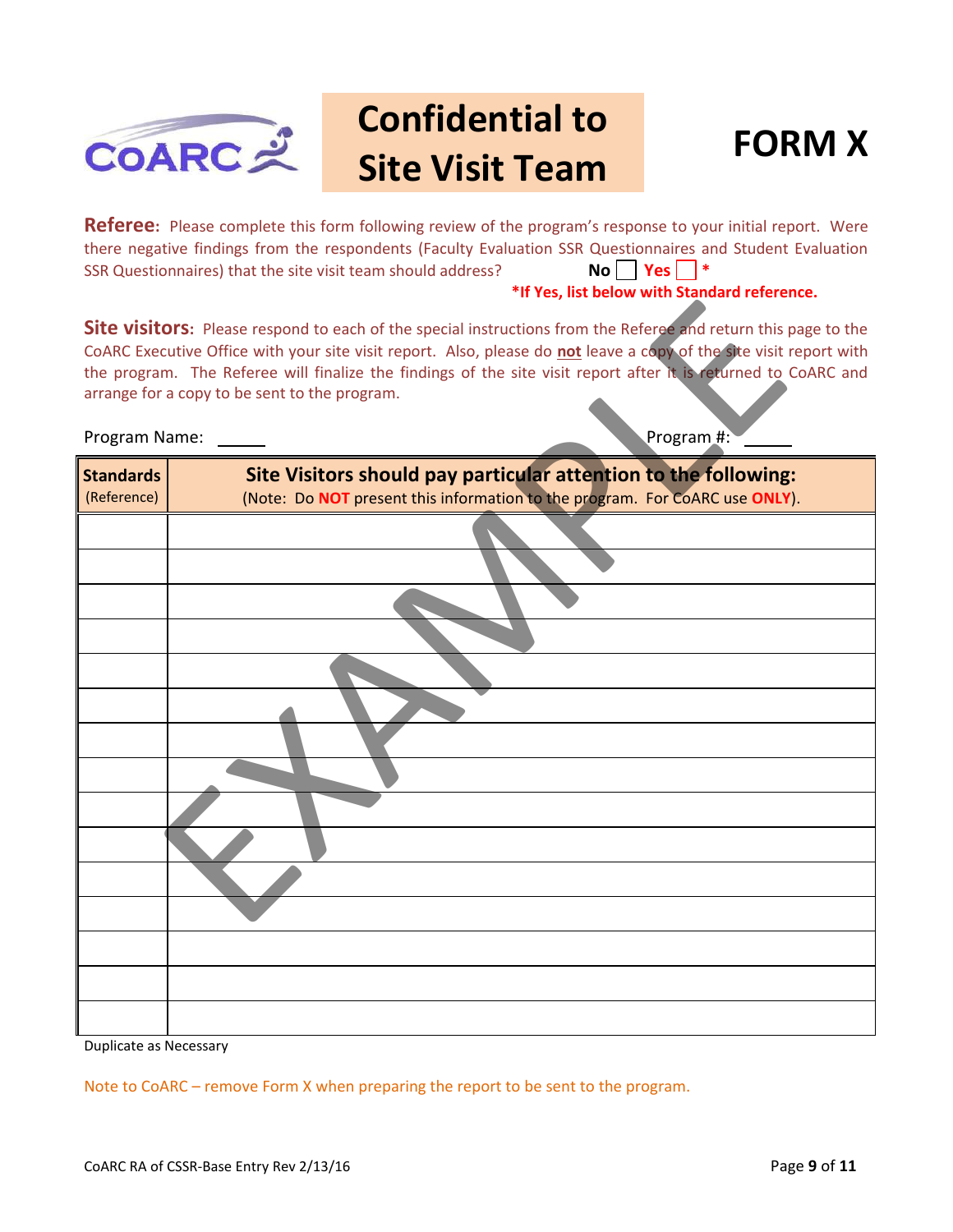

# **CoARC Referee's Analysis of the Base Entry CSSR**

### **FORM D**

#### Program Name: Program #:

|                                  | Dear Sponsor and Program Director,                                                   |                                                                                                                                                                                                                                                   |
|----------------------------------|--------------------------------------------------------------------------------------|---------------------------------------------------------------------------------------------------------------------------------------------------------------------------------------------------------------------------------------------------|
|                                  |                                                                                      | I have reviewed the findings from your self-study report. Please review this entire report, particularly Forms B & D for<br>apparent citations. Stated below are means by which the program must demonstrate compliance with the Standards cited. |
| addressed.                       |                                                                                      | CoARC has informed you of the opportunity and deadline to verify/challenge the accuracy of this report as well as the<br>deadline by which you may submit new information indicating the manner in which the Standards listed below have been     |
|                                  | If you have any questions, please feel free to contact me or the Executive Director. |                                                                                                                                                                                                                                                   |
| <b>Standard</b><br>(from Form B) | <b>Rationale for Citation</b>                                                        | <b>Documentation to Address Compliance</b><br>with Standard                                                                                                                                                                                       |
|                                  |                                                                                      |                                                                                                                                                                                                                                                   |
|                                  |                                                                                      |                                                                                                                                                                                                                                                   |
|                                  |                                                                                      |                                                                                                                                                                                                                                                   |
|                                  |                                                                                      |                                                                                                                                                                                                                                                   |
|                                  |                                                                                      |                                                                                                                                                                                                                                                   |
|                                  |                                                                                      |                                                                                                                                                                                                                                                   |
|                                  |                                                                                      |                                                                                                                                                                                                                                                   |
|                                  |                                                                                      |                                                                                                                                                                                                                                                   |
|                                  |                                                                                      |                                                                                                                                                                                                                                                   |
|                                  |                                                                                      |                                                                                                                                                                                                                                                   |
|                                  |                                                                                      |                                                                                                                                                                                                                                                   |
|                                  |                                                                                      |                                                                                                                                                                                                                                                   |
|                                  |                                                                                      |                                                                                                                                                                                                                                                   |
|                                  |                                                                                      |                                                                                                                                                                                                                                                   |
|                                  |                                                                                      |                                                                                                                                                                                                                                                   |

Duplicate as Necessary